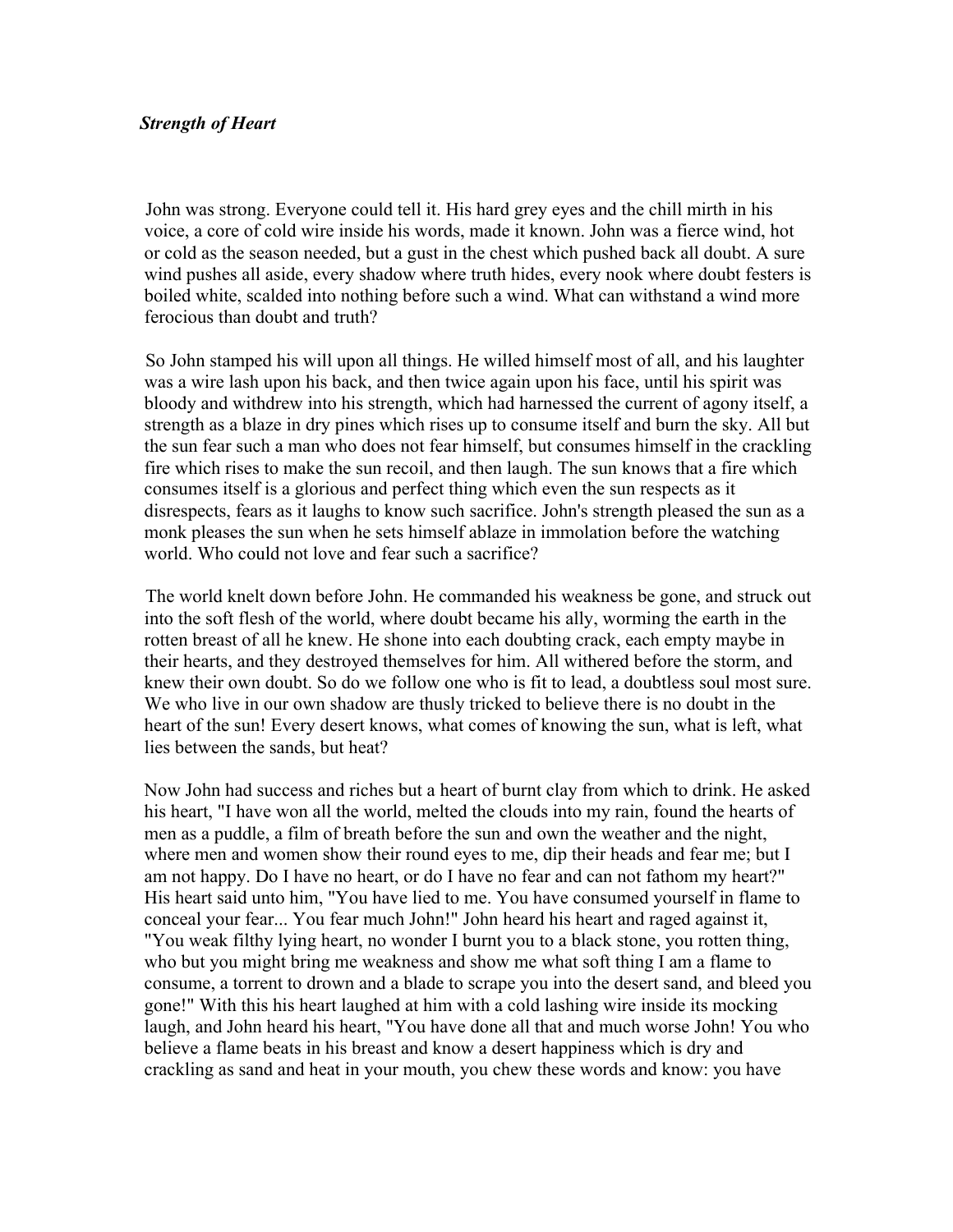wasted my tears for weakness, and now behold— The desert claims us both!" The laughter was more than John could stand, and he began to go mad.

Like being in a metal box with his laughing heart, reverberating, pounding in a metal drum, his heart drove him mad with its laughing echo. He began to strike himself in the face, and as he struck harder and harder, his madness knew itself, to see what he had become, and he began to laugh as his heart laughed to behold himself. He looked upon himself with his heart's evil knowing, the knowing of his weakness and his hiding! He understood that it was he who had been savaged by his strength, boiled dry, so afraid of his tears and pain, made weak and pitiful, striking himself to awaken the desert and feel its anguish, so long choked dry in burnt tears.

And today the tears came again, but John opened up his dry desert heart before them, and soaked his burnt heart in the tears he wept for his foolishness, as if a burnt earth can grow toward the sun! How has strength without tears found the earth but conquered and stripped, baked and prostrate, barren and burnt before a will which leaves the truth bare, parched, half dead for what it will not know, the tears and rain which it needs to rise up toward the sun. That which is defeated never rises to happiness, and so the desert belongs to a cowardly and jealous sun.

Now weeping for his burnt heart, his heart loved him, and found John's despair touched it, and his heart spoke these tender words to him, "John, you are strong enough now to know me, and so I will show you what magic there is in the world of the heart which is full in tears and happiness."

John picked up the guitar he had not touched for fifteen years and began to play. He wept as he played, and his heart found his thousand lost spirits, each shamed and hidden, bruised and banished behind a burnt tear.

John's head felt as if it were a huge black witch's cauldron. His heart must be a witch or the Devil himself because it seemed that his mind and soul were a black iron vessel into which his heart began to hurl souls. Like a slow rain of hot stones, each plunging into the cauldron in turn, his heart slinging souls from above him, hurling them downward into his hungry, wanting, waiting, empty, black iron, desert cauldron of a mirthless soul, until he was alive with their power, their fear and knowing, their splendor and shame, rapture, horror, life and sadness filled his black iron breast, and he began to glow as a hearth glows once over-fired, now red and soft. Then his heart itself leapt in the cauldron, as if he could stand yet another! Now the belly of Time laughed to know him, and the Devil drew his hands toward God through Music, and the world sung whole and complete pouring through him, every God and heaven sung its sweet lament, echoing into the Devil's ear who leapt up to answer, so do both embrace, and all Gods become one under the fire of song. Now John opened his over-full heart and heard his tear soaked joy sing its love song for the sun; the cauldron of his soul spilling its golden broth, tears and sun stirred together in an open heart which can not resist its happiness, its song of desert sorrow made wet and knowing, rising toward the sun, nourished in a broth of golden tears.